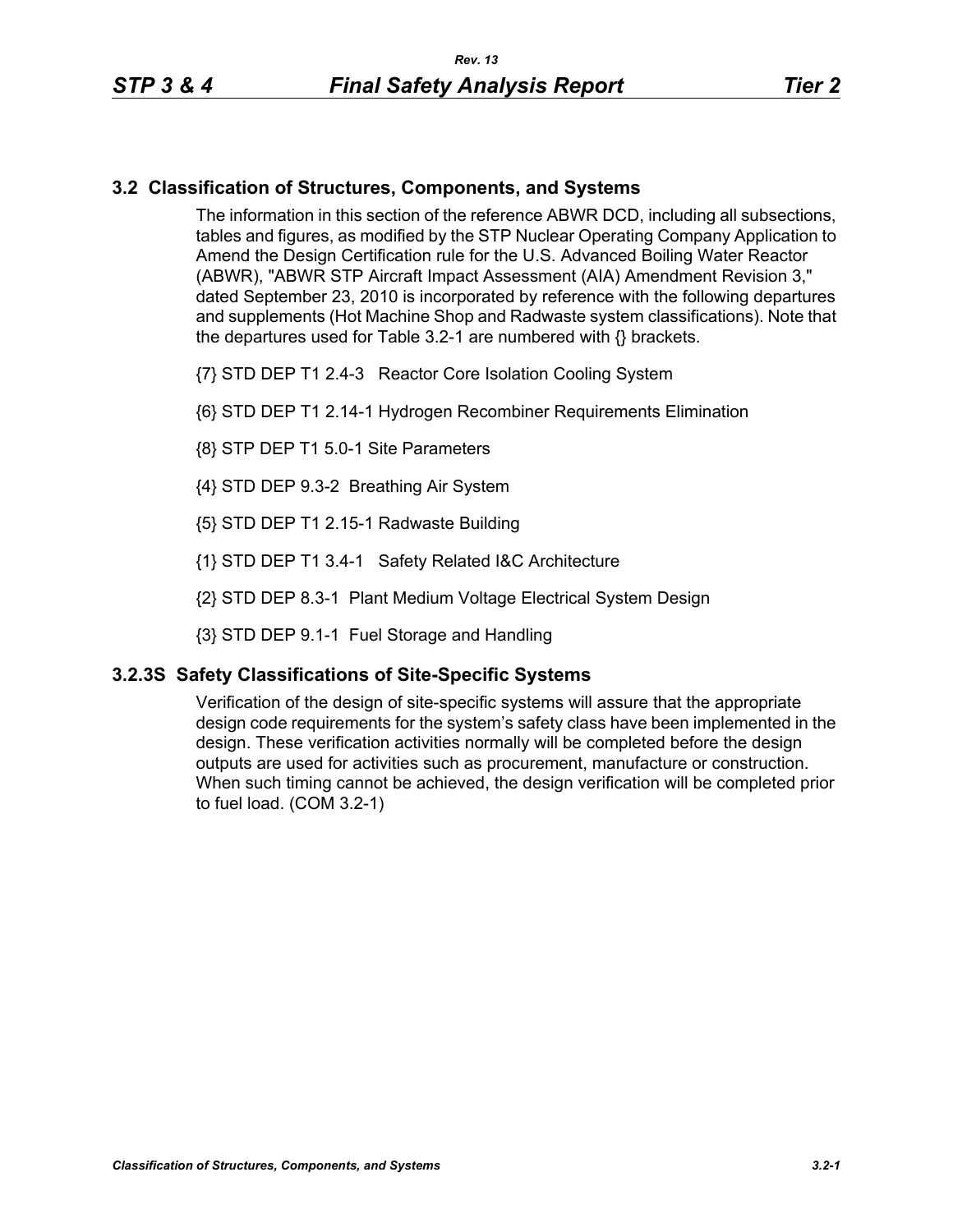**Table 3.2-1 Classification Summary**

|                                    |                                                      | The classification information is presented by System* in the following order:       |
|------------------------------------|------------------------------------------------------|--------------------------------------------------------------------------------------|
| Item No.                           | MPL Number <sup>t</sup>                              | <b>Title</b>                                                                         |
| C Control and Instrument Systems   |                                                      |                                                                                      |
| C7                                 | C71                                                  | Reactor Protection System Trip and Isolation System <sup>‡</sup> {1}                 |
| C11                                | C91                                                  | Process Computer (Includes PMCS and PGCS)Plant Information<br>and Control System {1} |
| C <sub>14</sub>                    | C74                                                  | ESF Logic and Control System {1}                                                     |
| H Control Panels                   |                                                      |                                                                                      |
| H6                                 | H <sub>23</sub>                                      | <b>Multiplexing System {1}</b>                                                       |
| N Power Cycle Systems              |                                                      |                                                                                      |
| N6.1                               | <b>N30</b>                                           | <b>Turbine Supervisory System</b>                                                    |
| N <sub>17</sub>                    | N42                                                  | <b>Hydrogen Gas Cooling System</b>                                                   |
| N23                                | N71                                                  | <b>Circulating Water System</b>                                                      |
| P Station Auxiliary Systems        |                                                      |                                                                                      |
| P <sub>1</sub>                     | P <sub>11</sub>                                      | Makeup Water System (Purified)                                                       |
| P8 (See U20)                       | P40 (See U80)                                        | Ultimate Heat Sink (Ultimate Heat Sink and Associated<br>Structures)                 |
| P <sub>9</sub>                     | P41                                                  | <b>Reactor Service Water System</b>                                                  |
| P24                                | <b>P96</b>                                           | <b>Vibration Monitoring System</b>                                                   |
| R Station Electrical Systems       |                                                      |                                                                                      |
| R <sub>16</sub>                    | R51                                                  | <b>Communication System</b>                                                          |
| S Power Transmission Systems       |                                                      |                                                                                      |
| S <sub>0</sub>                     | <b>S11</b>                                           | <b>Main Power Transformer</b>                                                        |
| П                                  | <b>Containment and Environmental Control Systems</b> |                                                                                      |
| $\tau$ <sub>8</sub>                | <b>T49</b>                                           | <b>Flammability Control System {6}</b>                                               |
| U Structures and Servicing Systems |                                                      |                                                                                      |
| U <sub>0</sub>                     | U <sub>10</sub>                                      | <b>Makeup Water Treatment Building</b>                                               |
| U <sub>0.1</sub>                   | U12                                                  | <b>Sewage Treatment Building</b>                                                     |
| U <sub>0.2</sub>                   | U14                                                  | <b>Training Center/Simulator Building</b>                                            |
| U <sub>0.3</sub>                   | U15                                                  | <b>Warehouses</b>                                                                    |
| U1                                 | U21                                                  | <b>Foundation Work</b>                                                               |
| U6                                 | U43                                                  | <b>Fire Protection System</b>                                                        |
| U9.1                               | <b>U62</b>                                           | <b>Waste Water Retention Basin</b>                                                   |
| U9.2                               | <b>U65</b>                                           | <b>Low Level Radwaste Storage</b>                                                    |
| U12                                | U73/U82                                              | Control Building <sup>#</sup> /Control Building Annex                                |
| U13                                | U74                                                  | Radwaste Building                                                                    |
| U15                                | <b>U79</b>                                           | Miscellaneous Buildings (e.g., Communications,<br><b>Meteorology Lab)</b>            |
| <b>U17</b>                         | <b>U81</b>                                           | <b>Firewater Pump House</b>                                                          |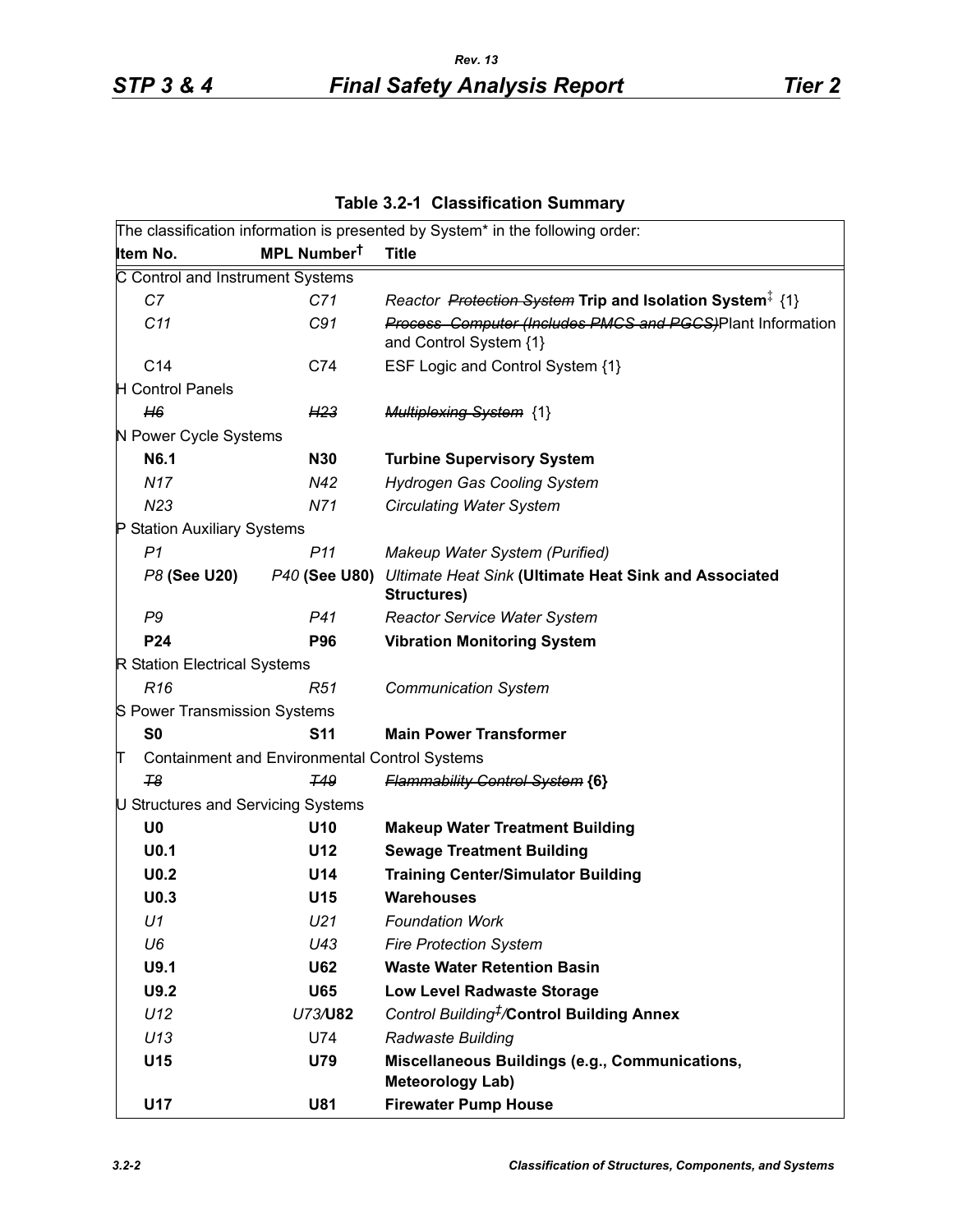|                                                   | The classification information is presented by System* in the following order:        |
|---------------------------------------------------|---------------------------------------------------------------------------------------|
| MPL Number <sup>t</sup>                           | <b>Title</b>                                                                          |
| <b>U90</b>                                        | <b>Fire Detection System</b>                                                          |
| U95                                               | <b>Hot Machine Shop</b>                                                               |
|                                                   | U80 (See P40) Ultimate Heat Sink and Associated Structures                            |
| <b>W Intake Structure and Servicing Equipment</b> |                                                                                       |
| <b>W12</b>                                        | <b>Power Cycle Heat Sink Pumphouse (Circulation Water</b><br><b>Intake Structure)</b> |
| <b>W13</b>                                        | <b>Circulation Water Discharge Structure</b>                                          |
| <b>W32</b>                                        | <b>Screen Cleaning Facility</b>                                                       |
| <b>W33</b>                                        | <b>Screen</b>                                                                         |
| <b>W41</b>                                        | <b>Reservoir Makeup Pumping Facility</b>                                              |
| Y Yard Structures and Equipment                   |                                                                                       |
| Y46                                               | <b>Cathodic Protection System</b>                                                     |
| <b>Y51</b>                                        | <b>Yard Miscellaneous Drain System</b>                                                |
| Y53                                               | <b>Chemical Storage and Transfer Systems</b>                                          |
| <b>Y71</b>                                        | <b>Reactor Service Water Pipe Tunnel</b>                                              |
| <b>Y72</b>                                        | <b>Radwaste Pipe Tunnel</b>                                                           |
|                                                   |                                                                                       |

## **Table 3.2-1 Classification Summary (Continued)**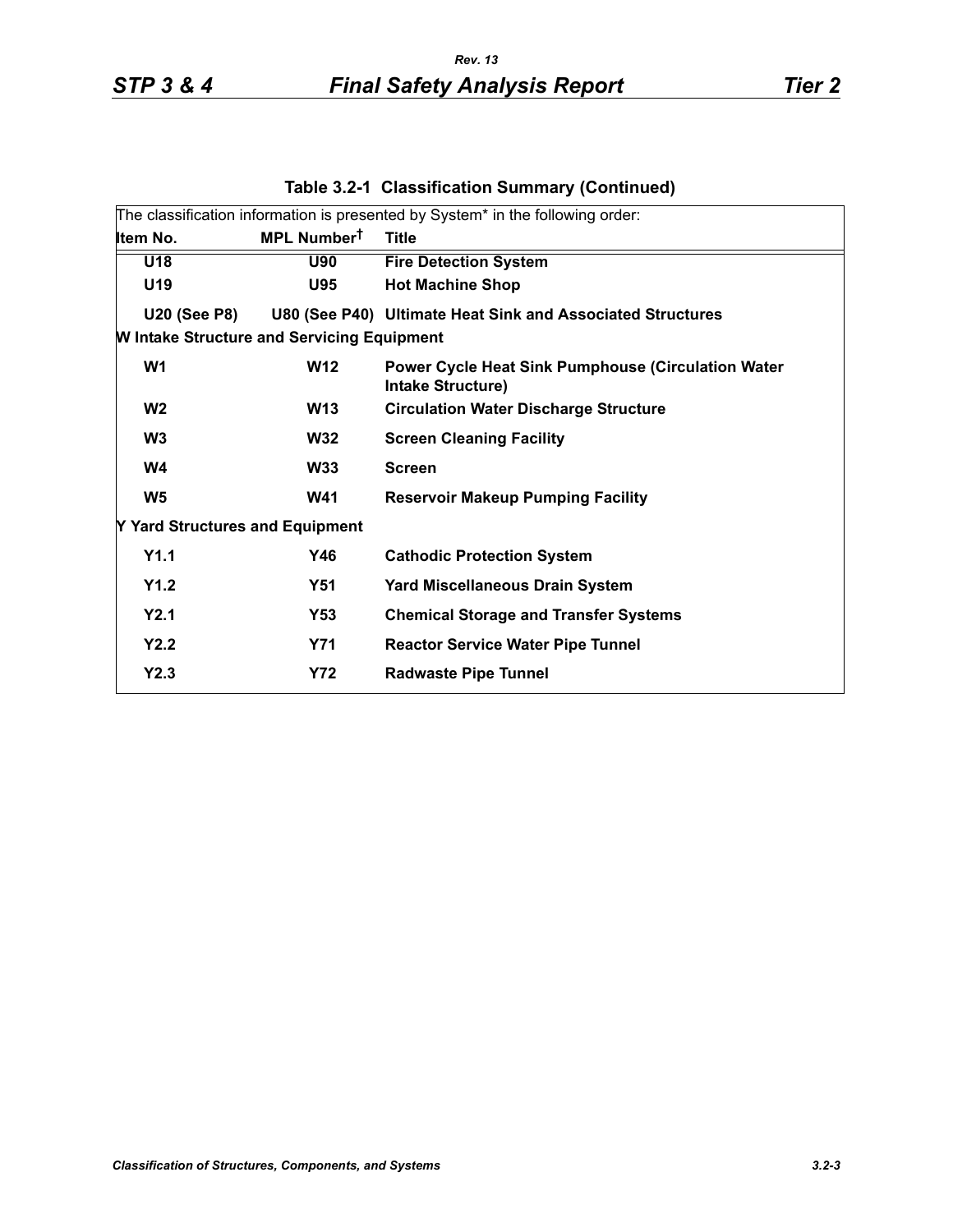|                |       |                                                                                                                                                                                                              | <b>Safety</b>      |                        | Quality<br>Group<br>Classi- | Quality<br>Assur-<br>ance<br>Require- | <b>Seismic</b>        |                   |
|----------------|-------|--------------------------------------------------------------------------------------------------------------------------------------------------------------------------------------------------------------|--------------------|------------------------|-----------------------------|---------------------------------------|-----------------------|-------------------|
|                |       | <b>Principal Componenta</b>                                                                                                                                                                                  | Class <sup>b</sup> | Location <sup>c</sup>  | fication <sup>d</sup>       | mente                                 | Category <sup>t</sup> | <b>Notes</b>      |
| C7             |       | <b>Reactor Protection System</b><br>Trip and Isolation System {1}                                                                                                                                            |                    |                        |                             |                                       |                       |                   |
| C11            |       | <b>Process Computer (includes</b><br><b>PMCS &amp; PGCS</b> ) Plant<br>Information and Control<br>System {1}                                                                                                 | $\boldsymbol{N}$   | X                      |                             | E                                     |                       |                   |
| C14            | ${1}$ | <b>ESF Logic and Control System</b>                                                                                                                                                                          | 3                  | SC, X, T,<br><b>RZ</b> |                             | B                                     |                       |                   |
| D <sub>3</sub> |       | <b>Containment Atmospheric</b><br><b>Monitoring System {6}</b>                                                                                                                                               |                    |                        |                             |                                       |                       |                   |
|                | 2.    | Components with<br>nonsafety-related function<br>(hydrogen and oxygen<br>monitors)                                                                                                                           | N                  | C, SC, X, R<br>Ζ       |                             | Е                                     |                       |                   |
|                |       | E4 RCIC System {7}                                                                                                                                                                                           |                    |                        |                             |                                       |                       |                   |
|                | 2     | Piping including<br>supports discharge line<br>from vacuum pump to<br>containment isolation<br>valves, and discharge line<br>from condensate pump to<br>the first globe valve Not<br><b>Used</b>             | N                  | 56                     | G                           | E                                     |                       | $\left( g\right)$ |
|                | 4.    | RCIC Turbine-Pump and<br>piping including support,<br>CST suction line from the<br>first RCIC motorized valve,<br>S/P suction line to the<br>pump, discharge line up to<br>the FW line "B" thermal<br>sleeve | $\overline{c}$     | SC, M                  | В                           | В                                     | I                     | $(g)$ (m)         |
|                | 9.    | Turbine including<br>supportsNot Used                                                                                                                                                                        | 2                  | <b>SC</b>              |                             | В                                     | ł                     | (m)               |
| F <sub>1</sub> |       | Fuel Servicing Equipment {3}                                                                                                                                                                                 | N/2                | SC                     | Æ                           | E/B                                   |                       | (x)               |

**Table 3.2-1 Classification Summary (Continued)**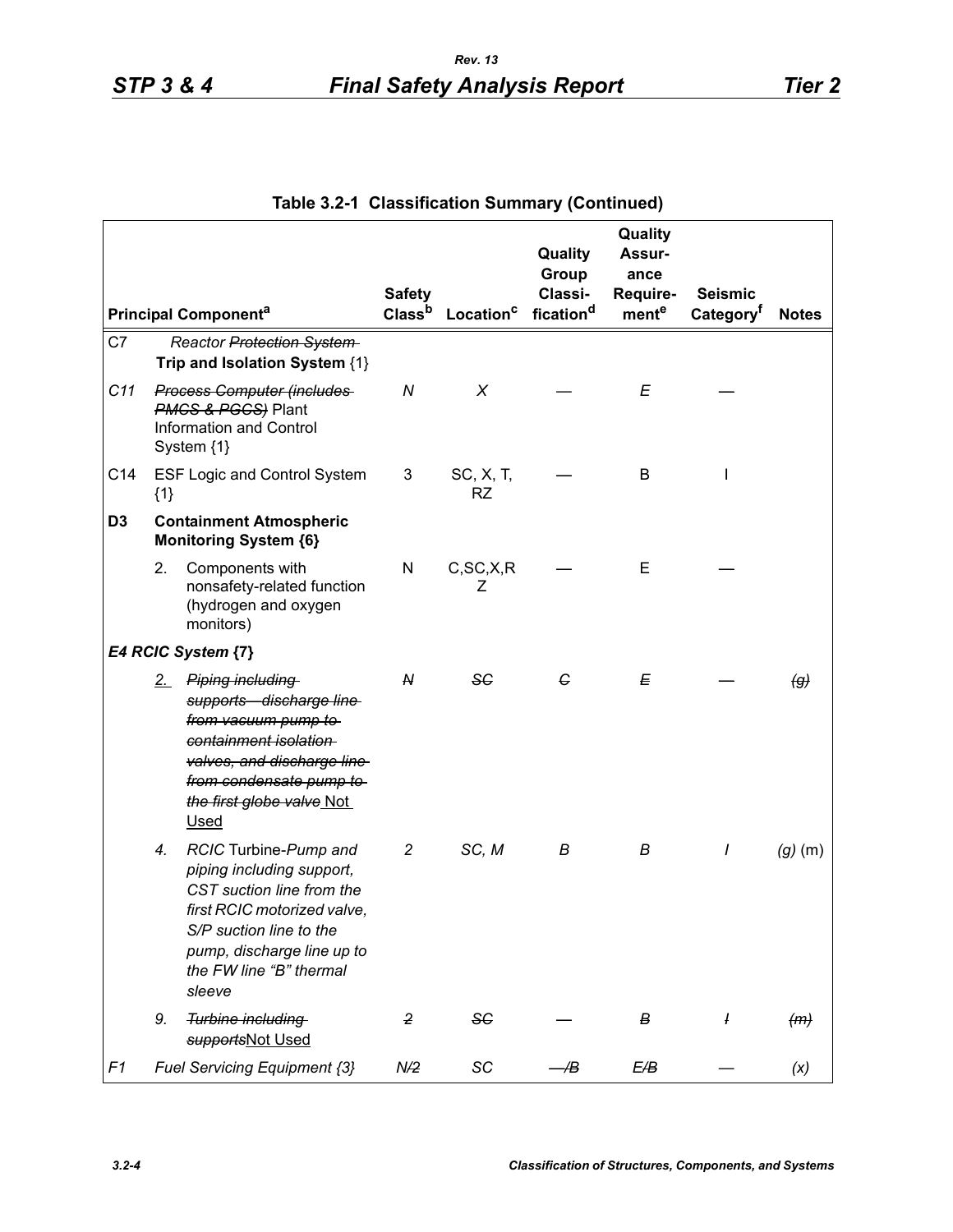|                                |                             |                                                                                                                                                                                               | <b>Safety</b>           |                         | Quality<br>Group<br>Classi- | Quality<br>Assur-<br>ance<br>Require- | <b>Seismic</b>        |              |
|--------------------------------|-----------------------------|-----------------------------------------------------------------------------------------------------------------------------------------------------------------------------------------------|-------------------------|-------------------------|-----------------------------|---------------------------------------|-----------------------|--------------|
|                                | <b>Principal Componenta</b> |                                                                                                                                                                                               | Class <sup>b</sup>      | Location <sup>c</sup>   | fication <sup>d</sup>       | mente                                 | Category <sup>†</sup> | <b>Notes</b> |
| H6                             |                             | <b>Multiplexing System {1}</b>                                                                                                                                                                |                         |                         |                             |                                       |                       |              |
|                                | $\ddagger$                  | Electrical module with<br>safety-related functions<br>(Essential)                                                                                                                             | 3                       | RZ, X                   |                             | В                                     | $\mathsf{l}$          |              |
|                                | $2 -$                       | <b>Cable with safetyrelated</b><br>functions<br>(Essential)                                                                                                                                   | $\overline{\mathbf{3}}$ | RZ, X                   |                             | В                                     | I                     |              |
|                                | $3 -$                       | Other electrical<br>modules and cables<br>(Non-essential)                                                                                                                                     | N                       | <b>SG, RZ, X,</b><br>W  |                             | E                                     |                       |              |
| N6.1                           |                             | <b>Turbine Supervisory</b><br><b>System</b>                                                                                                                                                   | N                       | т                       |                             |                                       |                       |              |
| <b>N17</b>                     |                             | <b>Hydrogen Gas Cooling</b><br>System                                                                                                                                                         | N                       | $Tz$ O                  |                             | E                                     |                       |              |
| N23                            |                             | <b>Circulating Water System</b>                                                                                                                                                               | N                       | $Tz$ O                  | D                           | E                                     |                       |              |
| P <sub>1</sub>                 |                             | Makeup Water System (Purified)                                                                                                                                                                |                         |                         |                             |                                       |                       |              |
|                                |                             | 2. Piping including<br>supports and valves                                                                                                                                                    | N                       | SC, RZ, T<br>H, W, X, O | D                           | E                                     |                       |              |
| P <sub>8</sub><br>(See<br>U20) |                             | <b>Ultimate Heat Sink</b><br>(Ultimate Heat Sink and<br><b>Associated Structures)</b><br><b>UHS Basin, Cooling</b><br><b>Tower Structural</b><br><b>Elements, and RSW</b><br><b>Pumphouse</b> | 3                       | O, U                    | C,                          | B                                     | $\prime$              |              |
| P <sub>9</sub>                 |                             | <b>Reactor Service Water System</b>                                                                                                                                                           |                         |                         |                             |                                       |                       |              |
|                                |                             | 1. Safety-related piping<br>including supports,<br>piping and valves,<br>pumps and strainers                                                                                                  | 3                       | U, O, X                 | С                           | В                                     | I                     |              |
|                                |                             | 2. Electrical modules and<br>cables with safety-<br>related functions,<br>including cooling<br>tower fans, fan motors<br>and controls                                                         | 3                       | RZ, U, O, X             |                             | В                                     | 1                     |              |

**Table 3.2-1 Classification Summary (Continued)**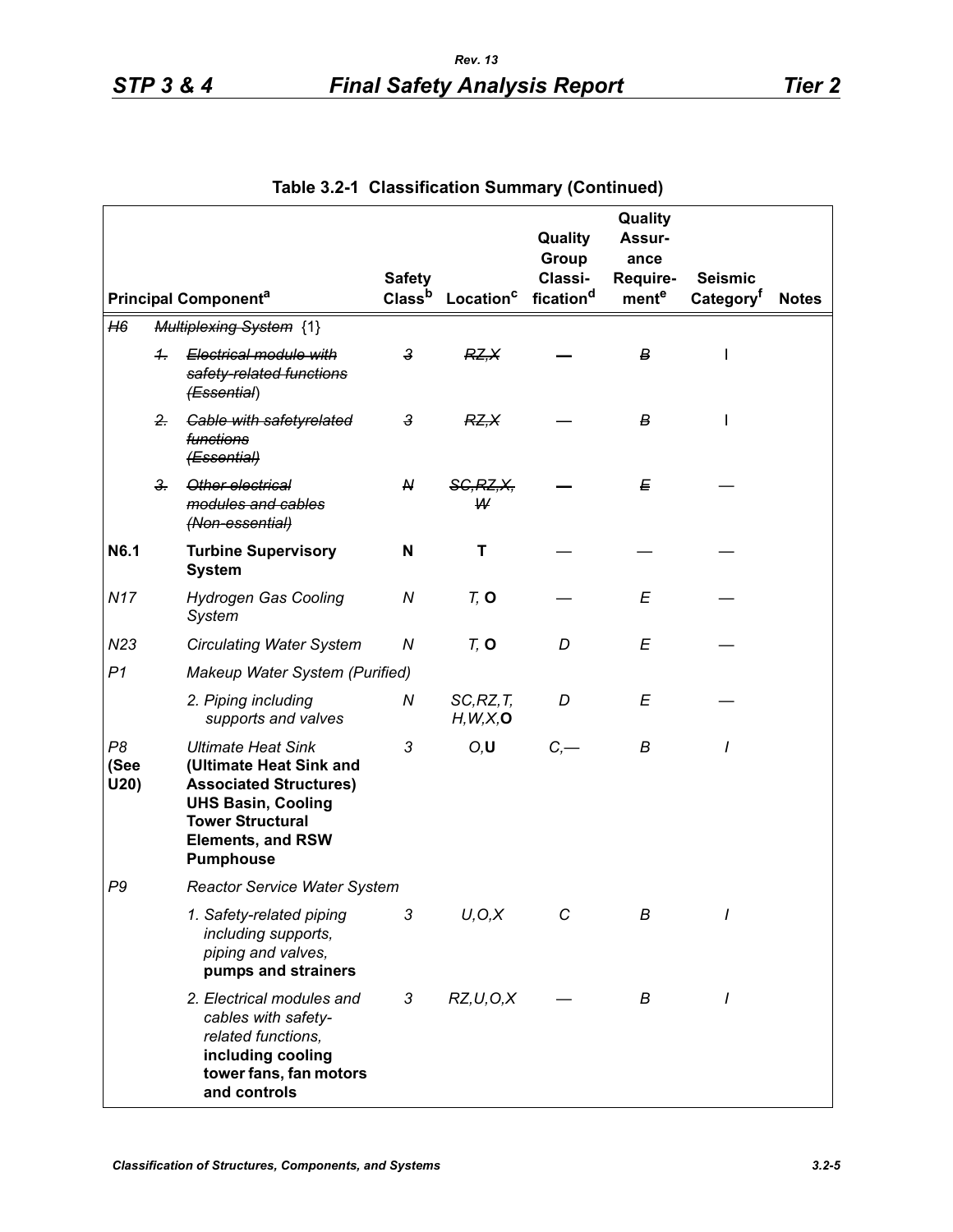|                  |                             |                                                                          | <b>Safety</b>  |                                              | Quality<br>Group<br>Classi- | Quality<br>Assur-<br>ance<br>Require- | <b>Seismic</b>        |              |
|------------------|-----------------------------|--------------------------------------------------------------------------|----------------|----------------------------------------------|-----------------------------|---------------------------------------|-----------------------|--------------|
|                  | <b>Principal Componenta</b> |                                                                          |                | Class <sup>b</sup><br>Location <sup>c</sup>  | fication <sup>d</sup>       | mente                                 | Category <sup>f</sup> | <b>Notes</b> |
| P <sub>19</sub>  |                             | Breathing Air System {4}                                                 | N              | G, SG, T                                     |                             | E                                     |                       |              |
|                  | 1.                          | <b>Containment Isolation</b><br>including supports,<br>valves and piping | $\mathbf{2}$   | C,SC                                         | B                           | B                                     | L                     |              |
|                  | 2.                          | Other mechanical and<br>electrical components                            | N              | C,SC,RT,<br><b>MCH</b>                       |                             | Е                                     |                       |              |
| P24              |                             | <b>Vibration Monitoring</b><br><b>System</b>                             | N              | C, O, RZ,<br>SC, T, X, F,<br>U, P            |                             | $E$ —                                 |                       |              |
| R5               |                             | Metalclad Switchgear {2}                                                 |                |                                              |                             |                                       |                       |              |
|                  | 1.                          | Safety-related 6900 4160<br>Volt switchgear                              | 3              | <b>RZ</b>                                    |                             | B                                     | $\prime$              |              |
| R <sub>16</sub>  |                             | <b>Communication System</b>                                              | N              | SC, C, RZ,<br>X, O, H, T<br>M, W, F, U,<br>Р |                             | В                                     | I                     |              |
| S <sub>0</sub>   |                             | <b>Main Power Transformer</b>                                            | N              | O                                            |                             |                                       |                       |              |
| 78               | ${6}$                       | <b>Flammability Control System</b>                                       | $\overline{2}$ | <b>SC</b>                                    | В.                          | В                                     | ł                     |              |
| U <sub>0</sub>   |                             | <b>Makeup Water Treatment</b><br><b>Building</b>                         | N              | O                                            |                             |                                       |                       |              |
| U <sub>0.1</sub> |                             | <b>Sewage Treatment</b><br><b>Building</b>                               | N              | O                                            |                             |                                       |                       |              |
| U <sub>0.2</sub> |                             | <b>Training</b><br><b>Center/Simulator</b><br><b>Building</b>            | $\mathsf{N}$   | $\mathbf{o}$                                 |                             |                                       |                       |              |
| U <sub>0.3</sub> |                             | <b>Warehouses</b>                                                        | N              | O                                            |                             |                                       |                       |              |
| U1               |                             | <b>Foundation Work</b>                                                   | 2/3            | C, SC, RZ,<br>U                              |                             | В                                     | I                     |              |
| U <sub>5</sub>   |                             | Heating, Ventilation and Air Conditioning**                              |                |                                              |                             |                                       |                       |              |
|                  |                             | 1. Safety-related<br>equipment <sup>††</sup>                             |                |                                              |                             |                                       |                       |              |
|                  |                             | a. Fan-coil cooling<br>units                                             | 3              | SC, RZ, X,<br>U                              |                             | В                                     |                       |              |

**Table 3.2-1 Classification Summary (Continued)**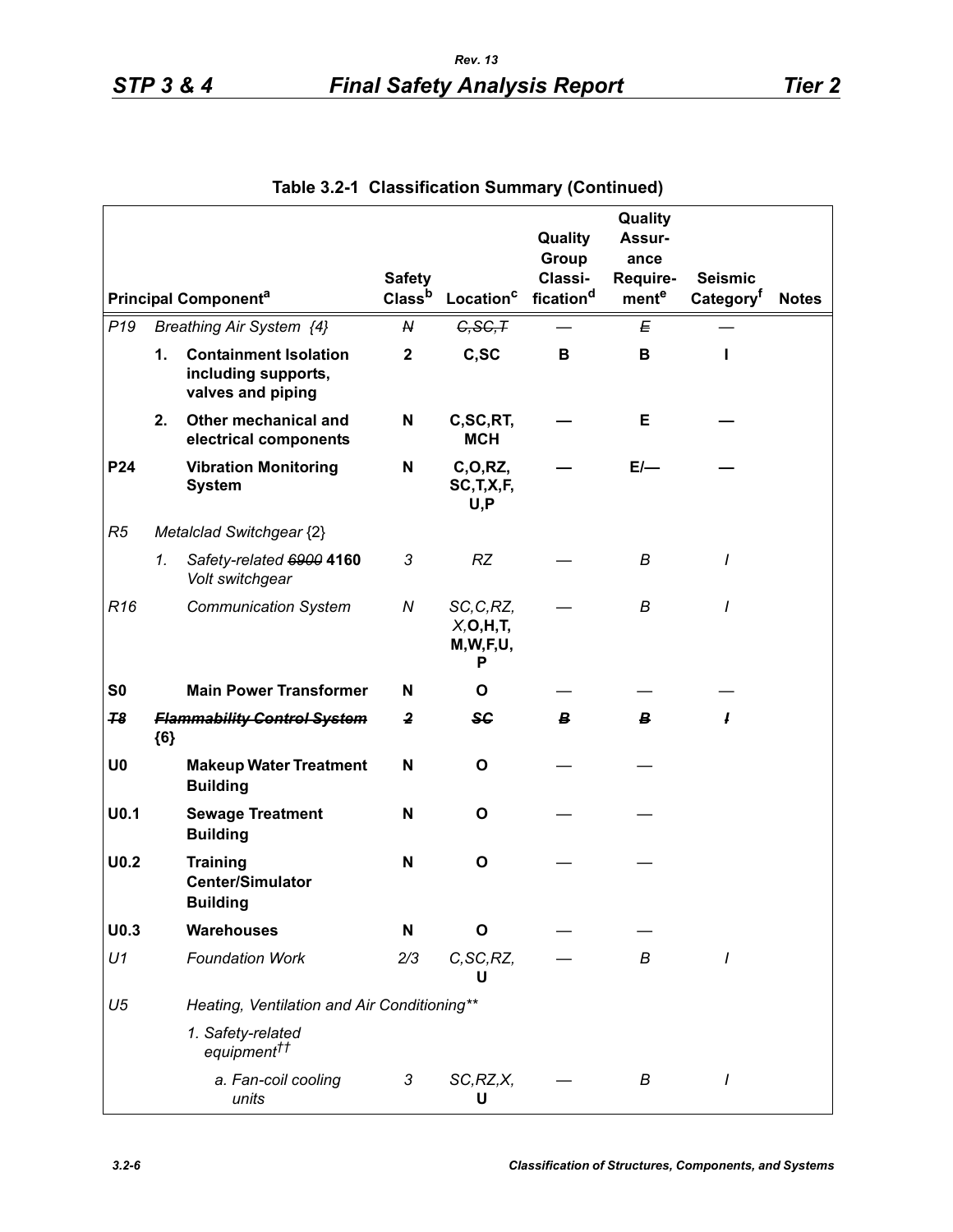|      |                                                                  |                    |                                      | Quality               | Quality<br>Assur- |                       |              |
|------|------------------------------------------------------------------|--------------------|--------------------------------------|-----------------------|-------------------|-----------------------|--------------|
|      |                                                                  |                    |                                      | Group                 | ance              |                       |              |
|      |                                                                  | <b>Safety</b>      |                                      | Classi-               | Require-          | Seismic               |              |
|      | <b>Principal Componenta</b>                                      | Class <sup>b</sup> | Location <sup>c</sup>                | fication <sup>d</sup> | mente             | Category <sup>t</sup> | <b>Notes</b> |
|      | b. Heating units-<br>electrical or water                         | 3                  | SC, RZ, X,<br>U                      |                       | B                 |                       |              |
|      | c. Blowers-Air supply<br>or                                      | 3                  | SC, RZ, X,<br>U                      |                       | B                 |                       |              |
|      | d. Ductwork                                                      | 3                  | SC, RZ, X,<br>U                      |                       | B                 |                       |              |
|      | e. Filters-Equipment<br>areas                                    | 3                  | SC, RZ, X,<br>U                      |                       | B                 |                       |              |
|      | h. Other safety-related<br>valves and dampers                    | 3                  | RZ, X, U                             |                       | В                 |                       |              |
|      | <i>i. Electrical modules</i><br>with safety-related<br>functions | 3                  | SC, RZ, X,<br>U                      |                       | В                 | I                     |              |
|      | j. Cable with safety-<br>related functions                       | 3                  | SC, RZ, X,<br>U                      |                       | B                 | I                     |              |
| U6   | <b>Fire Protection System</b>                                    |                    |                                      |                       |                   |                       |              |
|      | 1. Other Piping including<br>supports and valves                 | N                  | SC,X,RZ,<br>H, T, W, O,<br>F,U,P     | D                     | E                 |                       | $(t)$ $(u)$  |
|      | 5. Electrical Modules                                            | N                  | SC, X, RZ,<br>H, T, W, F<br>U, P, O  |                       | E                 |                       | $(t)$ $(u)$  |
|      | 7. Cables                                                        | N                  | SC,X,RZ,<br>H, T, W, F<br>U, P, O    |                       | E                 |                       | $(t)$ $(u)$  |
|      | 8. Sprinklers or deluge<br>water systems                         | Ν                  | H, W, SC,<br>$RZ, T, O, X$ ,<br>U, P | D                     | Ε                 |                       | $(t)$ $(u)$  |
|      | 9. Foam reaction or<br>deluge water systems                      | N                  | RZ, T, O                             |                       | E                 |                       | $(t)$ $(u)$  |
| U9.1 | <b>Waste Water Retention</b><br><b>Basin</b>                     | N                  | O                                    |                       |                   |                       |              |
| U9.2 | <b>Low Level Radwaste</b><br><b>Storage</b>                      | N                  | O                                    |                       | Е                 |                       | (p)          |
| U10  | <b>Reactor Building {8}</b>                                      | 3                  | C, SC, RZ<br>M                       |                       | В                 | I                     | (ii)         |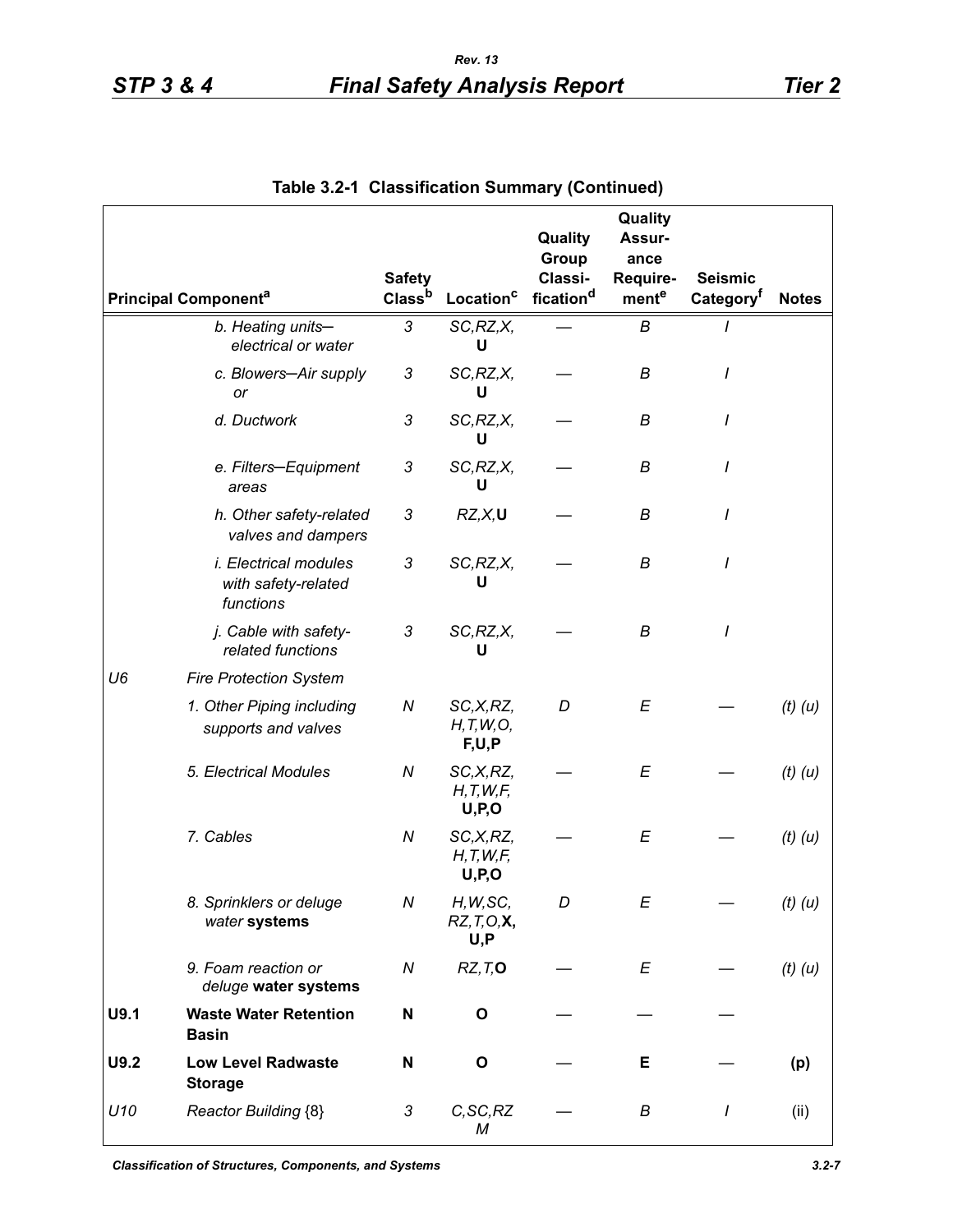|     |              |                                                                                        | <b>Safety</b>      |                       | Quality<br>Group<br>Classi- | Quality<br>Assur-<br>ance<br>Require- | <b>Seismic</b>        |              |
|-----|--------------|----------------------------------------------------------------------------------------|--------------------|-----------------------|-----------------------------|---------------------------------------|-----------------------|--------------|
|     |              | <b>Principal Component<sup>a</sup></b>                                                 | Class <sup>b</sup> | Location <sup>c</sup> | fication <sup>d</sup>       | mente                                 | Category <sup>t</sup> | <b>Notes</b> |
| U12 |              | Control Building {8}                                                                   | 3                  | X                     |                             | В                                     | 1                     | (ii)         |
| U12 |              | Control Building/Control<br><b>Building Annex</b>                                      | 3/N                | $\pmb{\times}$        |                             | B/E                                   |                       |              |
| U13 |              | <b>Radwaste Building {5}</b>                                                           | N                  | W                     |                             | Е                                     |                       | $(p)$ (jj)   |
|     | 4.           | Structural walls and<br>slabs above grade level-<br>(see Subsection 3H.3.3.)           | $\boldsymbol{N}$   | ₩                     |                             | E                                     |                       |              |
|     | $\mathbf{2}$ | <b>Radwaste Building</b><br><b>Substructure</b>                                        | 3                  | W                     |                             | B                                     | ł                     |              |
|     | 3.           | <b>Low Conductivity Waste</b><br>(LCW) Subsystem                                       | N                  | W                     |                             | Е                                     |                       | $(p)$ (jj)   |
|     |              | 3.a LCW Collection Tank                                                                | N                  | W                     |                             | Е                                     |                       | $(p)$ (jj)   |
|     |              | 3.b LCW Filter/Demin Skid                                                              | N                  | W                     |                             | Е                                     |                       | $(p)$ (jj)   |
|     |              | 3.c LCW Sample Tank                                                                    | N                  | W                     |                             | Е                                     |                       | (p) (kk)     |
|     | 4.           | <b>High Conductivity Waste</b><br>(HCW) Subsystem                                      | N                  | W                     |                             | Е                                     |                       | (p) (kk)     |
|     |              | 4.a HCW Collection Tank                                                                | N                  | W                     |                             | Е                                     |                       | (p) (kk)     |
|     |              | 4.b HCW Filter/Demin Skid                                                              | N                  | W                     |                             | Е                                     |                       | (p) (kk)     |
|     |              | 4.c HCW Sample Tank                                                                    | N                  | W                     |                             | Е                                     |                       | (p) (kk)     |
|     | 5.           | <b>Detergent Waste (HSD)</b><br><b>Subsystem</b>                                       | N                  | W                     |                             | Е                                     |                       | (p) (kk)     |
|     |              | 5.a HSD Receiver Tank                                                                  | N                  | W                     |                             | Е                                     |                       | $(p)$ (kk)   |
|     |              | 5.b HSD Sample Tank                                                                    | N                  | W                     |                             | Е                                     |                       | $(p)$ (kk)   |
|     | 6.           | <b>Chemical Drain</b><br><b>Subsystem</b>                                              | N                  | W                     |                             | E                                     |                       | (p) (kk)     |
|     |              | 6.a Chemical Drain Tank                                                                | N                  | W                     |                             | Е                                     |                       | (p) (kk)     |
|     | 7.           | <b>Spent Resins and</b><br><b>Sludge Collection and</b><br><b>Processing Subsystem</b> | N                  | W                     |                             | Е                                     |                       | $(p)$ (jj)   |
|     |              | 7.a LW Backwash Receiving<br><b>Tank</b>                                               | N                  | W                     |                             | E                                     |                       | $(p)$ (jj)   |
|     |              | 7.b Phase Separators                                                                   | N                  | W                     |                             | Е                                     |                       | $(p)$ (jj)   |

**Table 3.2-1 Classification Summary (Continued)**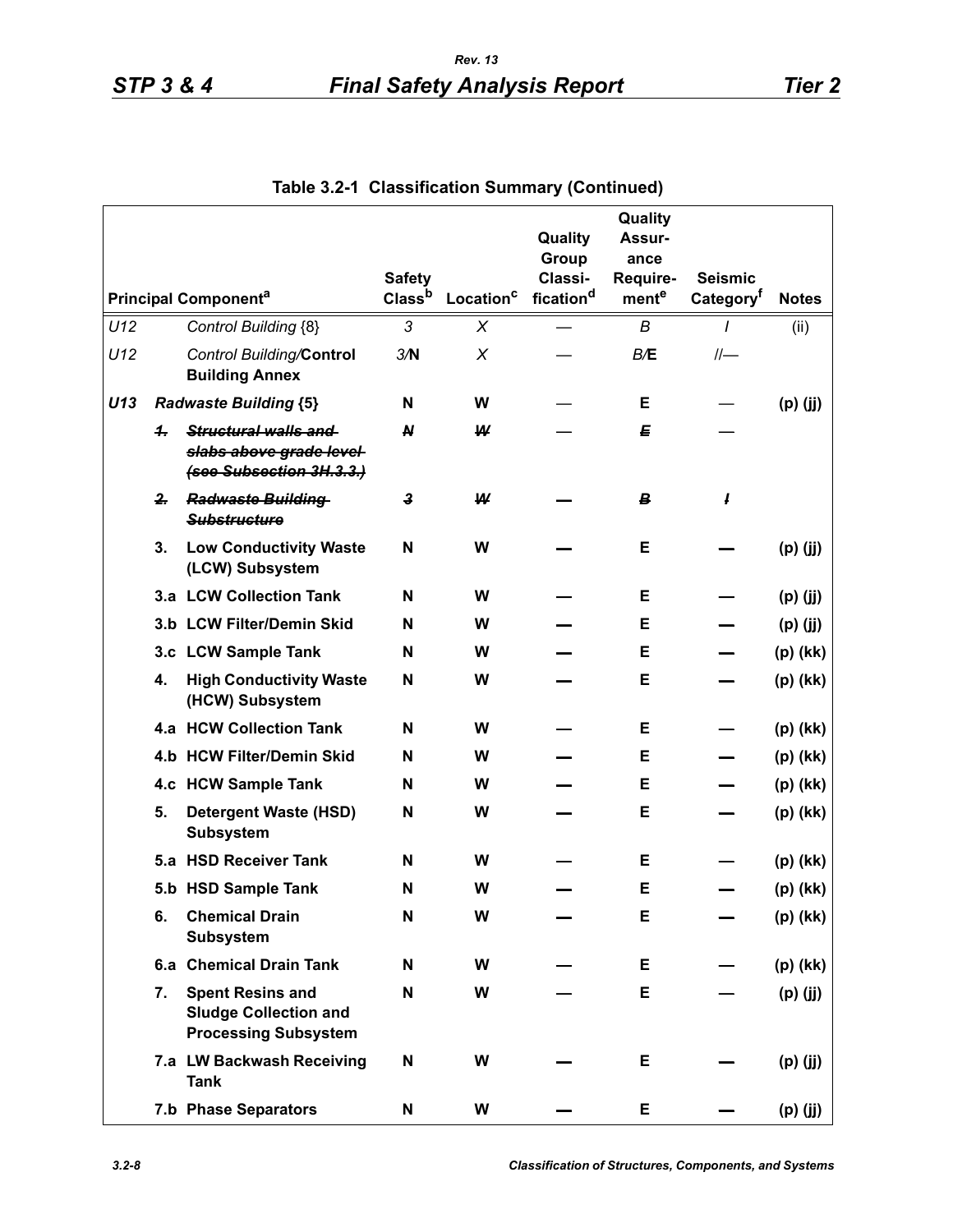|                           |                                                                                                                       | <b>Safety</b>      |                       | Quality<br>Group<br>Classi- | Quality<br>Assur-<br>ance<br>Require- | <b>Seismic</b>        |              |
|---------------------------|-----------------------------------------------------------------------------------------------------------------------|--------------------|-----------------------|-----------------------------|---------------------------------------|-----------------------|--------------|
|                           | <b>Principal Component<sup>a</sup></b>                                                                                | Class <sup>b</sup> | Location <sup>c</sup> | fication <sup>d</sup>       | mente                                 | Category <sup>f</sup> | <b>Notes</b> |
|                           | 7.c Spent Resin Storage<br><b>Tanks</b>                                                                               | N                  | W                     |                             | Е                                     |                       | $(p)$ (jj)   |
| U15                       | <b>Miscellaneous Buildings</b><br>(e.g., Communications,<br><b>Meteorology Lab)</b>                                   | N                  | O                     |                             |                                       |                       |              |
| <b>U17</b>                | <b>Firewater Pump House</b>                                                                                           | N                  | F                     |                             | Е                                     |                       | $(t)$ (u)    |
| U18                       | <b>Fire Detection System</b>                                                                                          | N                  | All                   |                             | Е                                     |                       | $(t)$ (u)    |
| U19                       | <b>Hot Machine Shop</b>                                                                                               | N                  | <b>MCH</b>            |                             | E                                     |                       |              |
| <b>U20</b><br>(See<br>P8) | <b>Ultimate Heat Sink and Associated Structures</b>                                                                   |                    |                       |                             |                                       |                       |              |
| W <sub>1</sub>            | <b>Power Cycle Heat Sink</b><br><b>Pumphouse (Circulation</b><br><b>Water Intake Structure)</b>                       | N                  | P                     |                             |                                       |                       |              |
| W <sub>2</sub>            | <b>Circulation Water</b><br><b>Discharge Structure</b>                                                                | N                  | $\mathbf{o}$          |                             |                                       |                       |              |
| W <sub>3</sub>            | <b>Screen Cleaning Facility</b>                                                                                       | N                  | 0                     |                             |                                       |                       |              |
| W <sub>4</sub>            | <b>Screen</b>                                                                                                         | N                  | O                     |                             |                                       |                       |              |
| W <sub>5</sub>            | <b>Reservoir Makeup</b><br><b>Pumping Facility</b>                                                                    | N                  | O                     |                             |                                       |                       |              |
| Y1.1                      | <b>Cathodic Protection</b><br><b>System</b>                                                                           | N                  | O                     |                             |                                       |                       |              |
| Y1.2                      | <b>Yard Miscellaneous</b><br><b>Drain System</b>                                                                      | N                  | O                     |                             |                                       |                       |              |
| Y2.1                      | <b>Chemical Storage and</b><br><b>Transfer Systems</b>                                                                | N                  | O                     |                             |                                       |                       |              |
| Y2.2                      | <b>Reactor Service Water</b><br><b>Pipe Tunnel</b>                                                                    | $\mathbf 3$        | $\mathbf{o}$          |                             | В                                     |                       |              |
| Y2.3                      | <b>Radwaste Pipe Tunnel</b>                                                                                           | N                  | O                     |                             | E                                     |                       | (p)          |
| <b>Y2</b>                 | <b>Diesel Generator Fuel</b><br>Oil Storage and Transfer<br><b>System including Fuel</b><br><b>Oil Storage Vaults</b> | $\mathbf{3}$       | O, RZ                 |                             | В                                     | $\mathbf{I}$          | (ii)         |
| Y3                        | <b>Site Security</b>                                                                                                  | N                  | <b>ALL</b>            |                             | Е                                     |                       |              |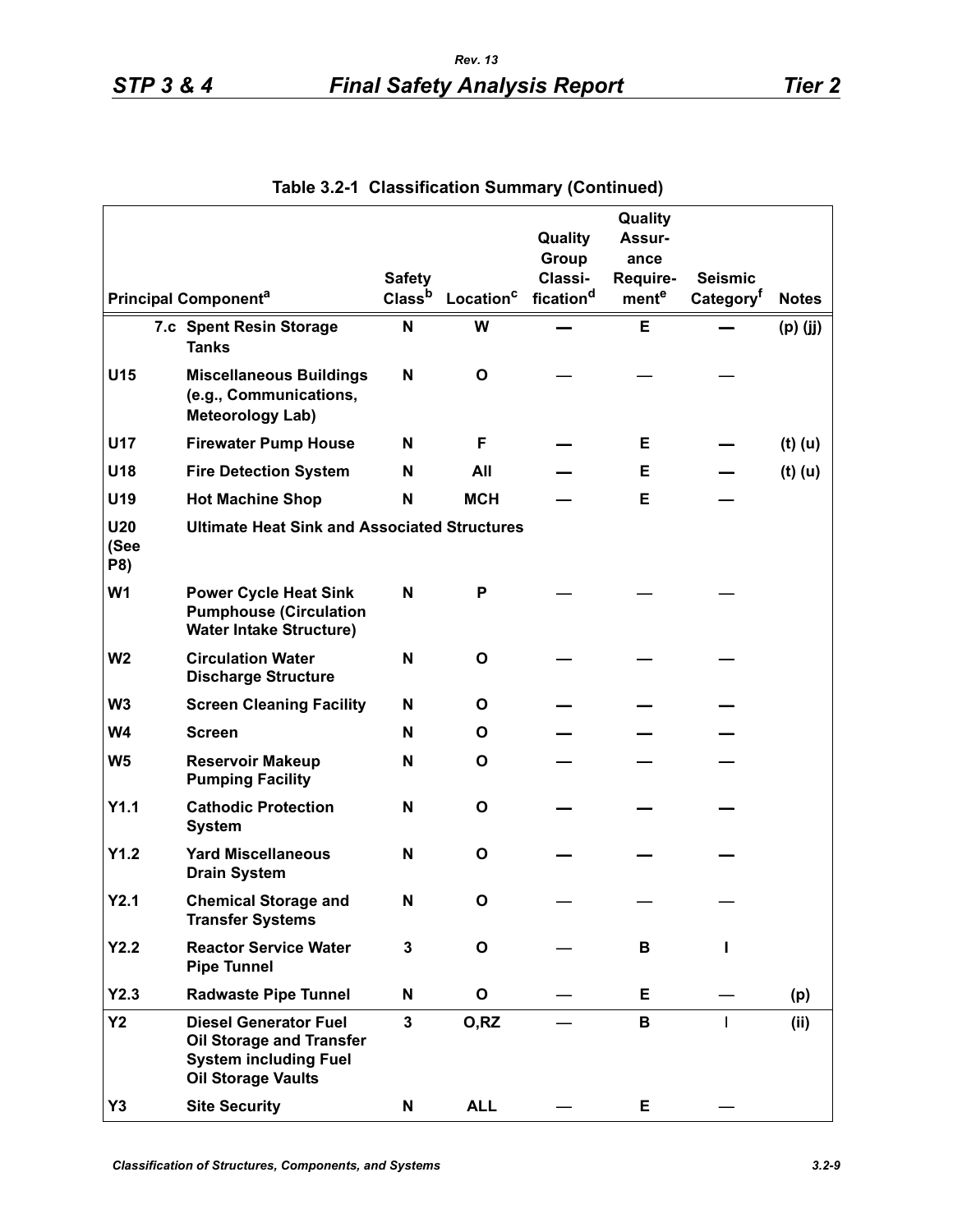## **Table 3.2-1 Notes and Footnotes**

- *c.***MCH = Hot Machine Shop**
	- *X = Control Building/***Control Building Annex**

*U = Ultimate Heat Sink Pump House\** **(Ultimate Heat Sink and Associated Structures)** *P = Power Cycle Heat Sink Pump House\** **(Turbine Service Water Pump House or Circulation Water Intake Structure)**

*\*Pump House Structures are out of the ABWR Standard Plant Scope.* **The names in the parentheses are also used in the DCD, FSAR, or site-specific MPL.**

*m.The RCIC turbine* and pump are designed and fabricated to ASME Code Section III.*and pump are designed and fabricated to ASME Code Section III. is not included in the scope of standard codes. To assure that the turbine is fabricated to the standards commensurate with safety and performance requirements, General Electric has established specific design requirements for this component which are as follows:*

- *1. All welding shall be qualified in accordance with Section IX, ASME Boiler and Pressure Vessel Code.*
- *2. All pressure-containing castings and fabrications shall be hydrotested at 1.5 times the design pressure.*
- *3. All high-pressure castings shall be radiographed according to:*

*ASTM E-94*

*E-141*

- *E-142 Maximum feasible volume*
- *E-446, 186 or 280 Severity level 3*
- *4. As-cast surfaces shall be magnetic-particle or liquid-penetrant tested according to ASME Code, Section III, Paragraphs NB-2545, NC-2545, or NB-2546, and NC-2546.*
- *5. Wheel and shaft forgings shall be ultrasonically tested according to ASTM A-388.*
- *6. Butt welds in forgings shall be radiographed and magnetic particle or liquid penetrant tested according to the ASME Boiler and Pressure Vessel Code, Section III Paragraph NB-2575, NC-2575, NB-2545, NC- 2545, NB-2546, NC-2546 respectively. Acceptance standards shall be in accordance with ASME Boiler and Pressure Vessel Code Section III, Paragraph NB-5320, NC-5320, NB-5340, NC-5340, NB-5350, NC-5350, respectively.*
- *7. Notification shall be made on major repairs and records maintained thereof.*
- *8. Record system and traceability shall be according to ASME Section III, NCA-4000.*
- *9. Quality control and identification shall be according to ASME Section III, NCA-4000.*
- *10. Authorized inspection procedures shall conform to ASME Section III, NB-5100 and NC-5100.*
- *11. Non-destructive examination personnel shall be qualified and certified according to ASME Section III, NB-5500 and NC-5500.*
- p. A quality assurance program meeting the guidance of Regulatory Guide 1.143 will be applied during design and construction.
- v. See Regulatory Guide 1.143, Revision 1, Paragraph C.5 for the offgas vault seismic requirements.
- *x.The cranes and Safety Class 2* {3} *fuel servicing equipment are designed to hold up their loads and to maintain their positions over the units under conditions of SSE.*